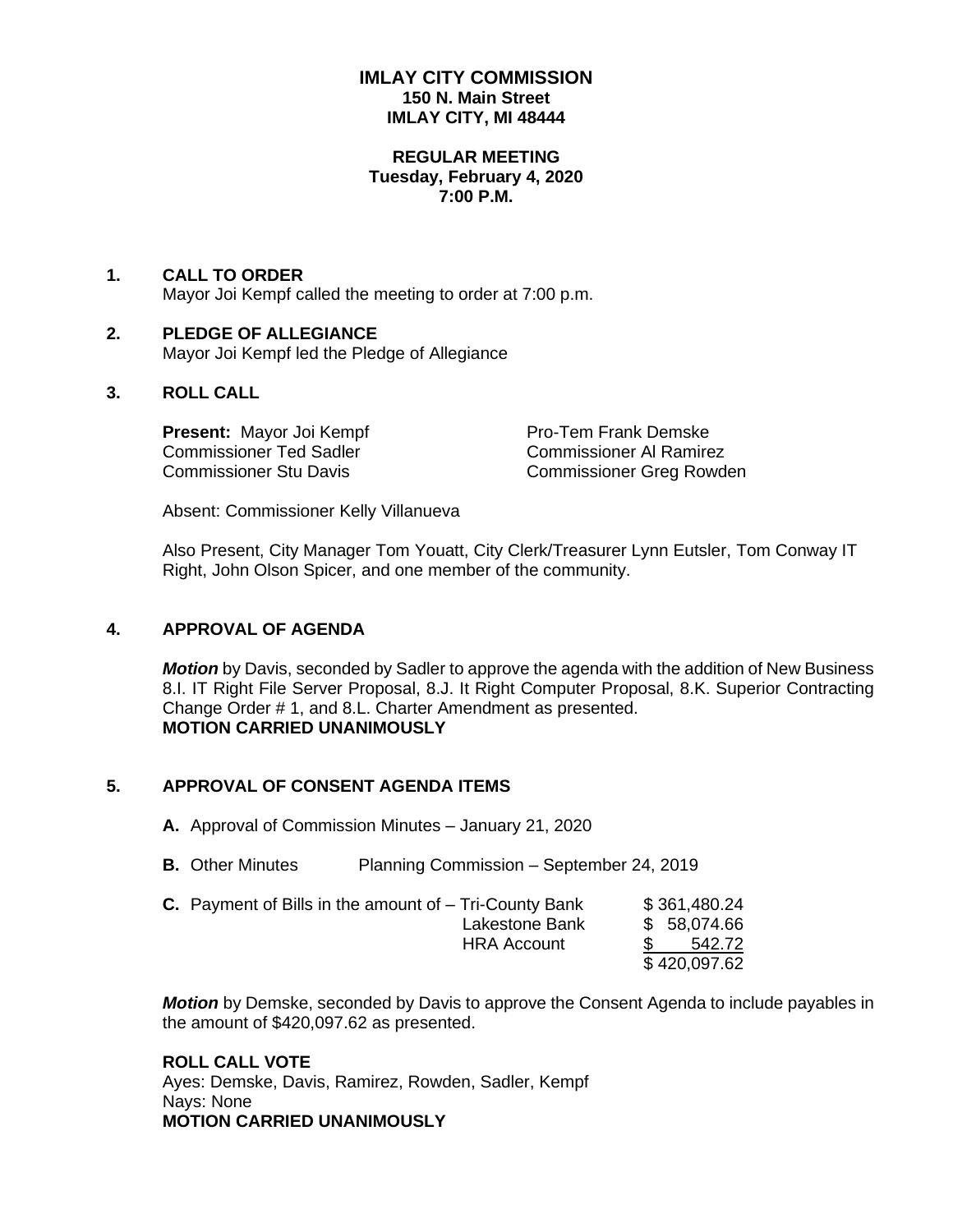# **6. CITIZENS FROM THE FLOOR**

Allen Rosenbalm – Commended the Imlay City Fire Department for their mutual Aid in the Feb. 3<sup>rd</sup> Fire in Almont. Commended the City Commission for the hiring of Larry Bush for the Sesquicentennial.

# **7. PUBLIC HEARING- Michigan Community Block Grant (CDBG)**

*Motion* by Demske, seconded by Davis opening the public hearing at 7:06 p.m. with all notices and publications to be entered into the record. **MOTION CARRIED UNANIMOUSLY**

City Manager Tom Youatt presented information on a CDBG Grant that is available to the City for the 2020 Infrastructure in the amount of \$1,700,000.00.

Resident Allen Rosenbalm would like to recommend that the City complete the process. Would be a great benefit to the Community.

*Motion* by Davis, seconded by Demske to close the public hearing at 7:11 p.m. **MOTION CARRIED UNANIMOUSLY**

**8. OLD BUSINESS** None

#### **9. NEW BUSINESS**

# **A. Resolution 2020-2 – Michigan Community Development Block Grant (CDBG) Application Authorization**

*Motion* by Davis, seconded by Sadler to approve Resolution 2020-2 to allow the City to proceed with a Grant Application for the 2020 Infrastructure project as presented.

**ROLL CALL VOTE** Ayes: Davis, Sadler, Demske, Ramirez, Rowden, Kempf Nays: None **MOTION CARRIED UNANIMOUSLY**

#### **B. I.T. Right Service Contract**

City Manager Youatt presented the I.T. Right Contract in the amount of \$16,500. Tim Conway of I.T. Right stated that 75% of Ransomware involved Municipalities. Newer security measures need to be put in place and they are responsible for all City Offices to include City Hall, Police Department, Fire Department, and the DPW. Additional services to include 24 Workstation and 3 Server Proactive Performance Monitoring, Patch Management, Scheduled Maintenance, Predictive Hardware Failure, and Intrusion Detection.

*Motion* by Davis, seconded by Sadler, to approve the contract with I.T. Right in the amount of \$16,500 as presented.

**ROLL CALL VOTE** Ayes: Davis, Sadler, Rowden, Ramirez, Demske, Kempf Nays: None **MOTION CARRIED UNANIMOUSLY**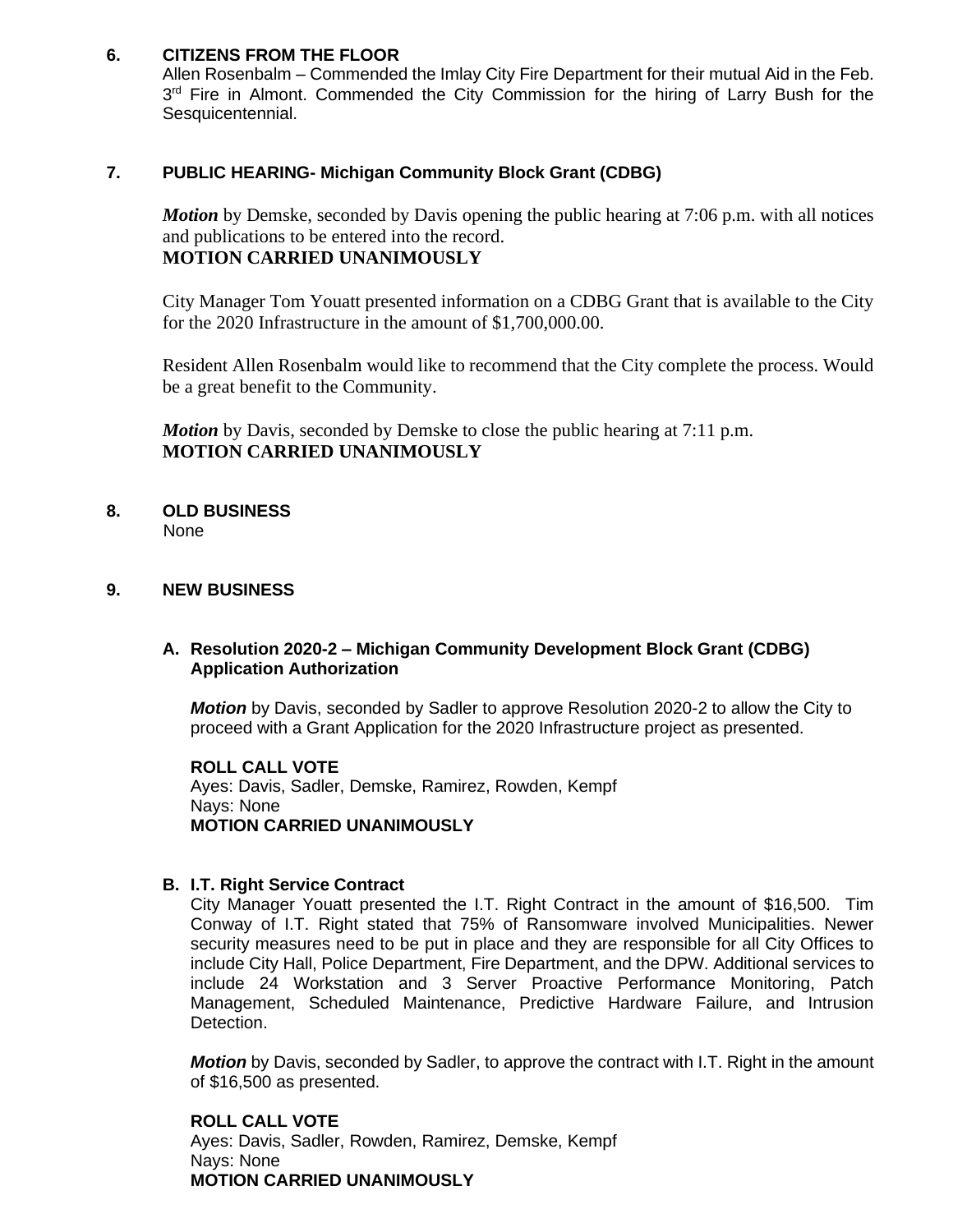#### **C. Superior Contracting – Payment #6**

City Manager Youatt presented an invoice for the 6<sup>th</sup> payment to Superior Contracting for work on the Fire Hall.

*Motion* by Ramirez, seconded by Demske to approve payment # 6 to Superior Contracting in the amount of \$163,130.51 as presented.

**ROLL CALL VOTE** Ayes: Ramirez, Demske, Sadler, Davis, Rowden, Kempf Nays: None **MOTION CARRIED UNANIMOUSLY**

# **D. 2019 Planning Commission Report**

City Manager Youatt presented the 2019 Planning Commission Report ,meeting summary for 2019, which is in accordance with the Michigan Planning Enabling Act, Public Act 33 of 2008.

*Motion* by Davis, seconded by Sadler to approve the 2019 Planning Commission Report at presented.

**ROLL CALL VOTE** Ayes: Davis, Sadler, Demske, Ramirez, Rowden, Kempf Nays: None **MOTION CARRIED UNANIMOUSLY**

#### **E. Proposal for a Turn-Out Gear Dryer – Fire Hall**

*Motion* by Ramirez, seconded by Sadler to approve the proposal from Universal Laundry Machinery for a Turn-out Gear Dryer in the amount of \$7,774.00 as presented.

**ROLL CALL VOTE** Ayes: Ramirez, Sadler, Davis, Demske, Rowden, Kempf Nays: None **MOTION CARRIED UNANIMOUSLY**

#### **F. Spectrum Business Proposal - Fire Hall Phone & Internet**

*Motion* by Ramirez, seconded by Davis to approve the proposal from Spectrum Business for internet and phone service at the new Fire Hall in the amount of \$131.45 per month as presented.

**ROLL CALL VOTE** Ayes: Ramirez, Davis, Demske, Rowden, Sadler, Kempf Nays: None **MOTION CARRIED UNANIMOUSLY**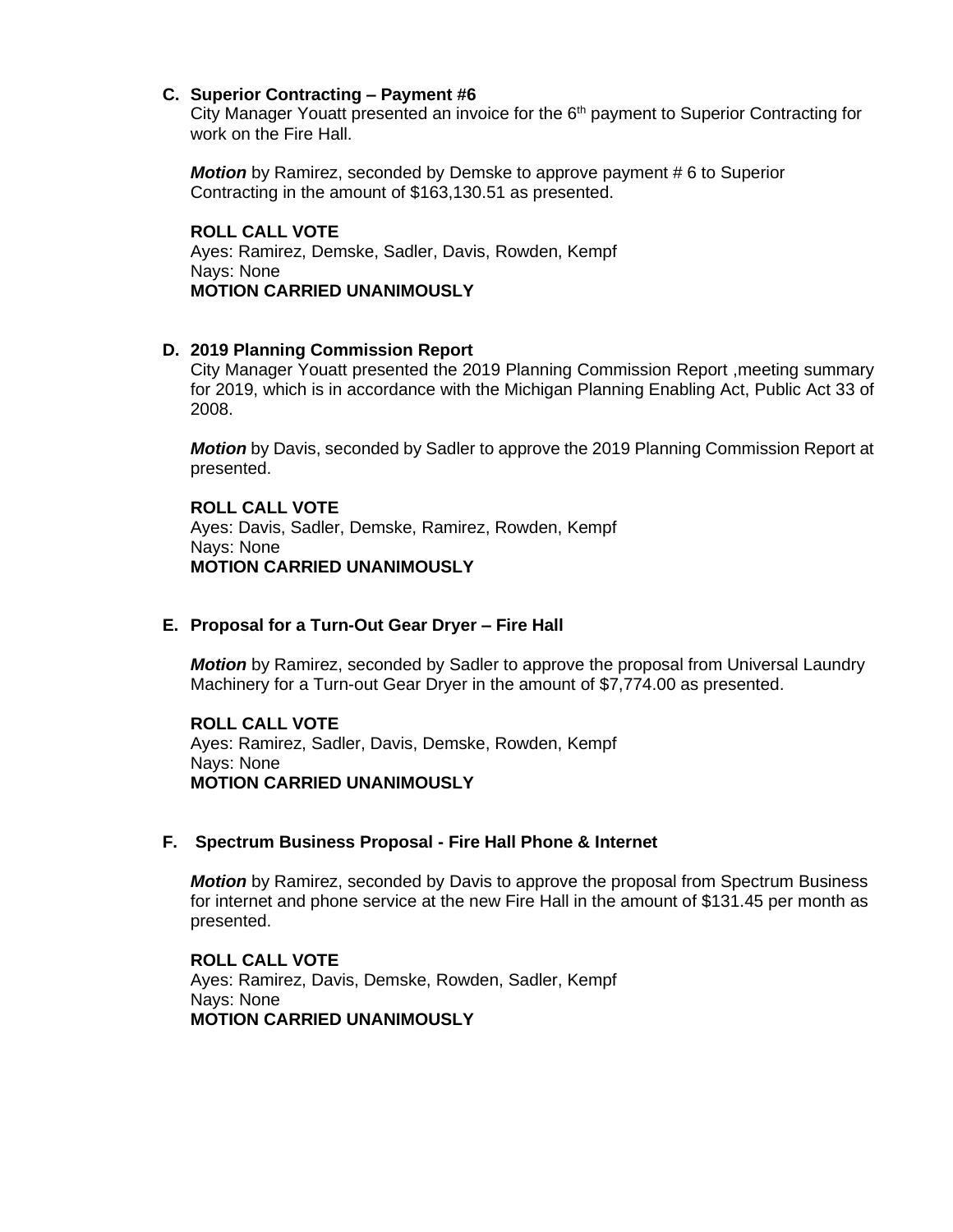#### **G. DeShano PILOT Request**

City Manager Youatt presented a letter of Request for Payment in Lieu of Taxes, for a period of twenty years, from the DeShano Development Corporation for the Townsend Manor Apartments I and II.

*Motion* by Sadler, seconded by Ramirez to decline the request from DeShano Development Corporation for a Payment in Lieu of Taxes for the Townsend Manor Apartments.

# **MOTION CARRIED UNANIMOUSLY**

#### **H. Board of Review Dates**

*Motion* by Demske, seconded by Ramirez to set the 2020 Board of Review Dates as follows: Organizational Meeting: Tuesday, March 10, 2020 at 8 a.m. Public Appeal Meeting: Monday, March 16, 2020 9 am – 12 pm and 1 - 4 pm Wednesday, March 18, 2020  $2 - 5$  pm and  $6 - 9$  pm

#### **MOTION CARRIED UNANIMOUSLY**

#### **I. I.T. Right File Server Proposal – Fire Hall**

*Motion* by Davis, seconded by Sadler to approve the proposal from I.T. Right for a File Server for the Fire Hall in the amount of \$8,043.00 as presented.

#### **ROLL CALL VOTE** Ayes: Davis, Sadler, Rowden, Demske, Ramirez, Kempf Nays: None **MOTION CARRIED UNANIMOUSLY**

# **J. I.T. Right Computer Proposal – Fire Hall**

*Motion* by Demske, seconded by Rowden to approve the proposal from I.T. Right for Computers, Monitors, and Components for the Fire Hall in the amount of \$7,377.00 as presented.

**ROLL CALL VOTE** Ayes: Demske, Rowden, Sadler, Davis, Ramirez, Kempf Nays: None **MOTION CARRIED UNANIMOUSLY**

# **K. Superior Contracting Change Order # 1 – Fire Hall Construction**

City Manager Youatt presented a change order, reviewed and approved by H2A Architects, for Superior Contracting Group, Inc. The increase in costs are in the amount of \$37,637.60 changing the contract sum from \$2,742,400.00 to \$2,780,037.60. The increase covers, in part, a change in flooring, the addition of 220 V electrical to accommodate the gear dryers, additional door frames, reworking of the ceiling liner panel.

*Motion* by Sadler, seconded by Demske to approve Change Order # 1 from Superior Contracting in the amount of \$37, 637.60 as presented.

#### **ROLL CALL VOTE** Ayes: Sadler, Demske, Ramirez, Rowden Davis, Kempf Nays: None **MOTION CARRIED UNANIMOUSLY**